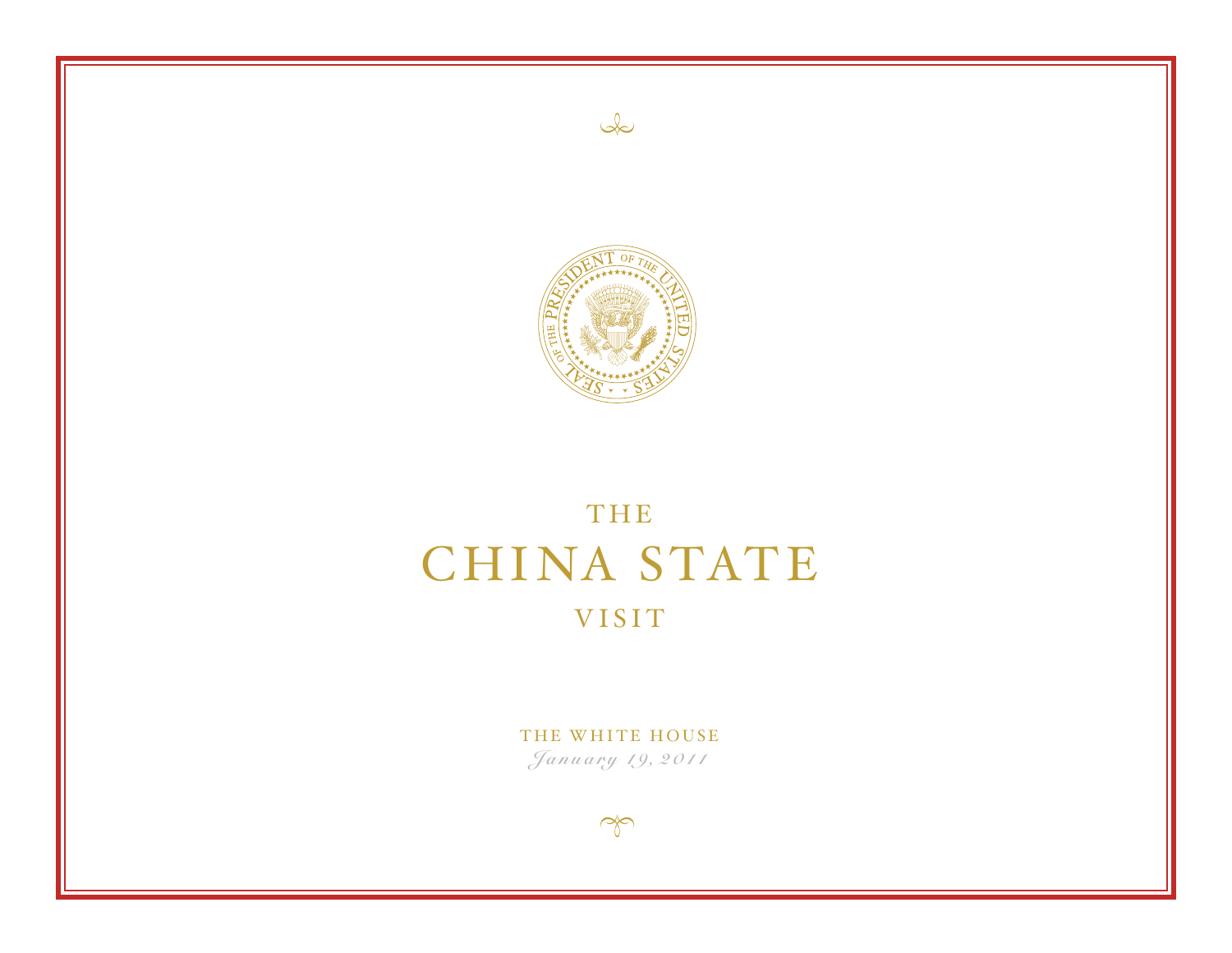### *Overview*

#### **Official Arrival Ceremony**

Today, the President hosts Hu Jintao, President of the People's Republic of China, at the White House for an official State visit. This marks the third State Visit of the Obama Administration, after visits by India in November, 2009, and Mexico in May, 2010.

President Hu's visit highlights the importance of expanding cooperation between the United States and China on bilateral, regional, and global issues, as well as the friendship between the peoples of our two countries. The President, who visited China in November 2009, looks forward to welcoming President Hu to Washington to continue building a partnership that advances our common interests and addresses our shared concerns.

Approximately 50 members of Congress, the Cabinet, local, and community leaders will welcome the Chinese delegation at this arrival ceremony. The President and First Lady have invited more than 150 students from ages 7 to 16 from the Washington area to participate in the event. Schools in attendance at the China State Arrival Ceremony include Washington Yu Ying Public Charter School, Thomson Elementary School, and School Without Walls Senior High School. Each of these schools uses programs in China studies and the Chinese language to prepare students for success in the global community.

#### **First Lady Celebrates Educational Exchanges with China**

Following the arrival ceremony, and continuing the focus on engaging young people on the world stage, Mrs. Obama visits Howard University students, as well as students from Washington, D.C., public schools and other colleges and universities, to discuss the China State Visit, and encourage students to study abroad. Supporting the President's "100,000 Strong" initiative, the First Lady will hear from an assembled student panel about their cultural studies. In 2009, the President announced the "100,000 Strong" initiative, a national effort designed to increase dramatically the number and

diversity of American students studying in China. The initiative seeks to prepare the next generation of American experts on China who will be charged with managing growing political, economic, and cultural ties between the two countries. Student panelists will share insights from their experiences in China and encourage an audience of students to study internationally.

As ties between the two nations deepen, greater exposure to and understanding of China is becoming increasingly vital. Right now, ten times more Chinese students study in America than American students who study in China – and 600 times more Chinese study English than Americans study Mandarin. As we look toward the future, initiatives that seek to broaden the connection between citizens of both nations are imperative to expanding relations with our Chinese partners.

*State Dinner*

The President and Mrs. Obama will host President Hu for an official State dinner on the night of January 19, 2011. At the request of the Chinese Delegation, the White House has arranged a "quintessentially American" evening, complete with a menu, décor, and entertainment that reflect some of the nation's most recognizable offerings. White House Executive Chef Cristeta Comerford and White House Executive Pastry Chef William Yosses have crafted the evening's meal.

Last June, First Lady Michelle Obama challenged chefs to get involved in their communities by adopting schools in their area as part of the Chefs Move to Schools program. Chefs Comerford and Yosses have been active participants in this program, answering Mrs. Obama's call by adopting and developing a special relationship with Tubman Elementary School in Washington, D.C. They regularly visit the school and engage with parents, faculty, and students, and the students have visited the White House to participate in recent White House Kitchen Garden plantings and harvests.

 $\pm$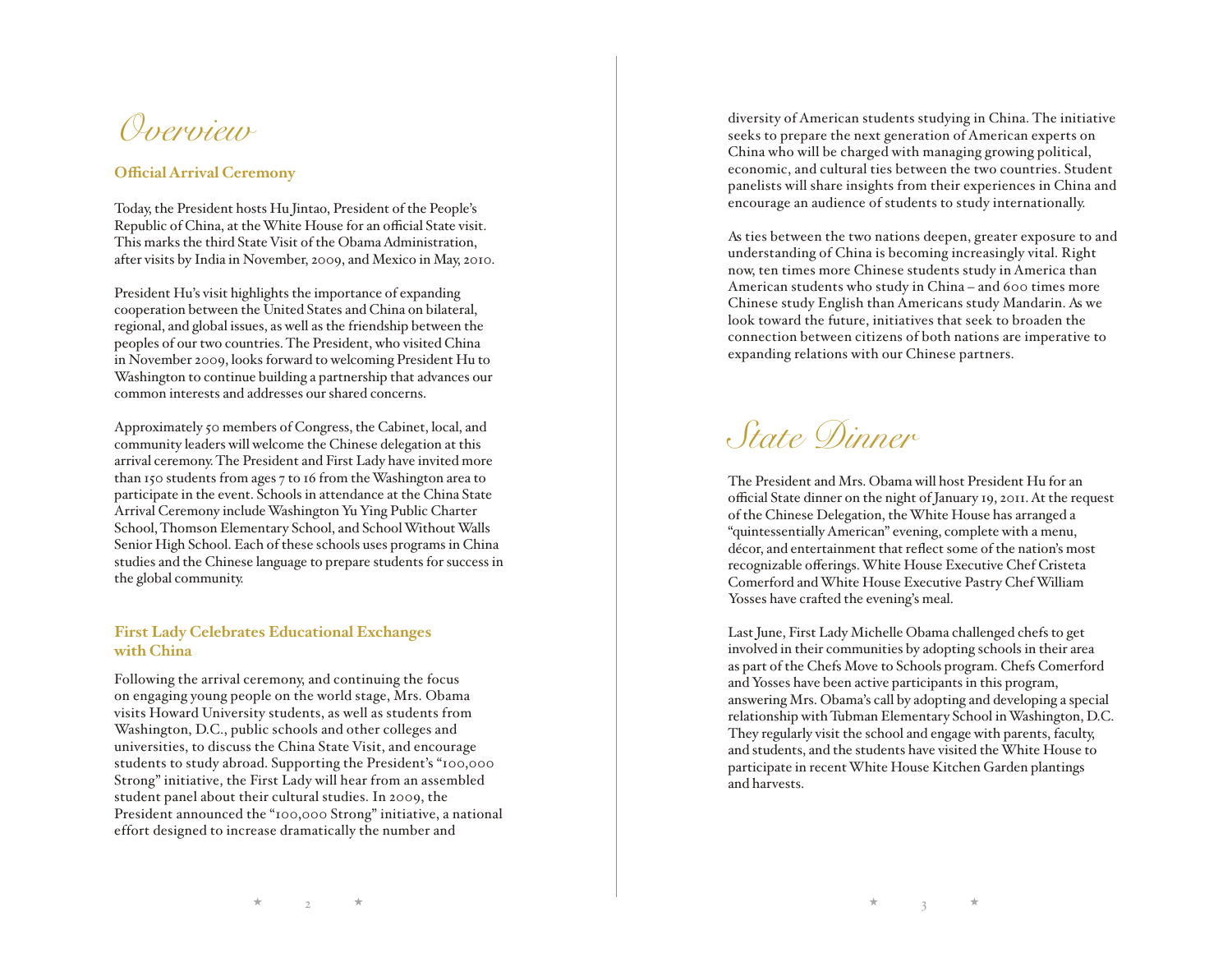#### **Cristeta Comerford, White House Executive Chef**

Born in Manila, Philippines, Cristeta "Cris" Comerford became the first woman and first minority to serve as Executive Chef at the White House. After serving as Assistant Chef during the Clinton Administration, First Lady Laura Bush appointed her to the position in August 2005.

Chef Comerford attended the University of the Philippines to pursue a Bachelor of Science in Food Technology. Her 26 years of culinary experience include fine dining restaurants in Washington, D.C., Chicago, Austria, Napa Valley, and France. As a member of the Club Chefs du Chef, an association of chefs who serve Heads of State, Chef Comerford represented the United States last August for the group's trip to Beijing, China. There, she exchanged ideas with other top chefs, learned about global cuisine, and experienced Chinese culture. Cris lives in Columbia, Maryland, with her husband, John, and 9-year-old daughter, Danielle.

#### **William Yosses, White House Executive Pastry Chef**

After attending cooking school at New York City College of Technology, Bill Yosses' first job was in a Lyonnais style restaurant in Paris, called La Foux d'Alose. It was love at first bite, sparking a passion for cooking, baking, and eating that continues today. He later returned to New York, working as pastry chef at Bouley Restaurant and Citarella Restaurant

In 2006, Bill channeled his interest in promoting quality food in America by working on the opening of The Dressing Room Restaurant, in Westport, Connecticut. Conceived by actor/ philanthropist Paul Newman and Chef Michel Nischan, the restaurant promotes sustainability with its menu and operations. Additionally, in 2005, Bill helped develop a program in New York City Schools with *Spoons Across America* called "The Dinner Party Project" which teaches schoolchildren about better food choices.

Bill has served as White House Executive Pastry Chef since January 2007. He has been nicknamed "the Crust Master" by President Obama.



D'Anjou Pear Salad with Farmstead Goat Cheese Fennel, Black Walnuts, and White Balsamic

Poached Maine Lobster Orange Glazed Carrots and Black Trumpet Mushrooms *Dumol Chardonnay "Russian River" 2008* 

Lemon Sorbet

Dry Aged Rib Eye with Buttermilk Crisp Onions Double Stuffed Potatoes and Creamed Spinach *Quilceda Creek Cabernet "Columbia Valley" 2005*

Old Fashioned Apple Pie with Vanilla Ice Cream *Poet's Leap Riesling "Botrytis" 2008*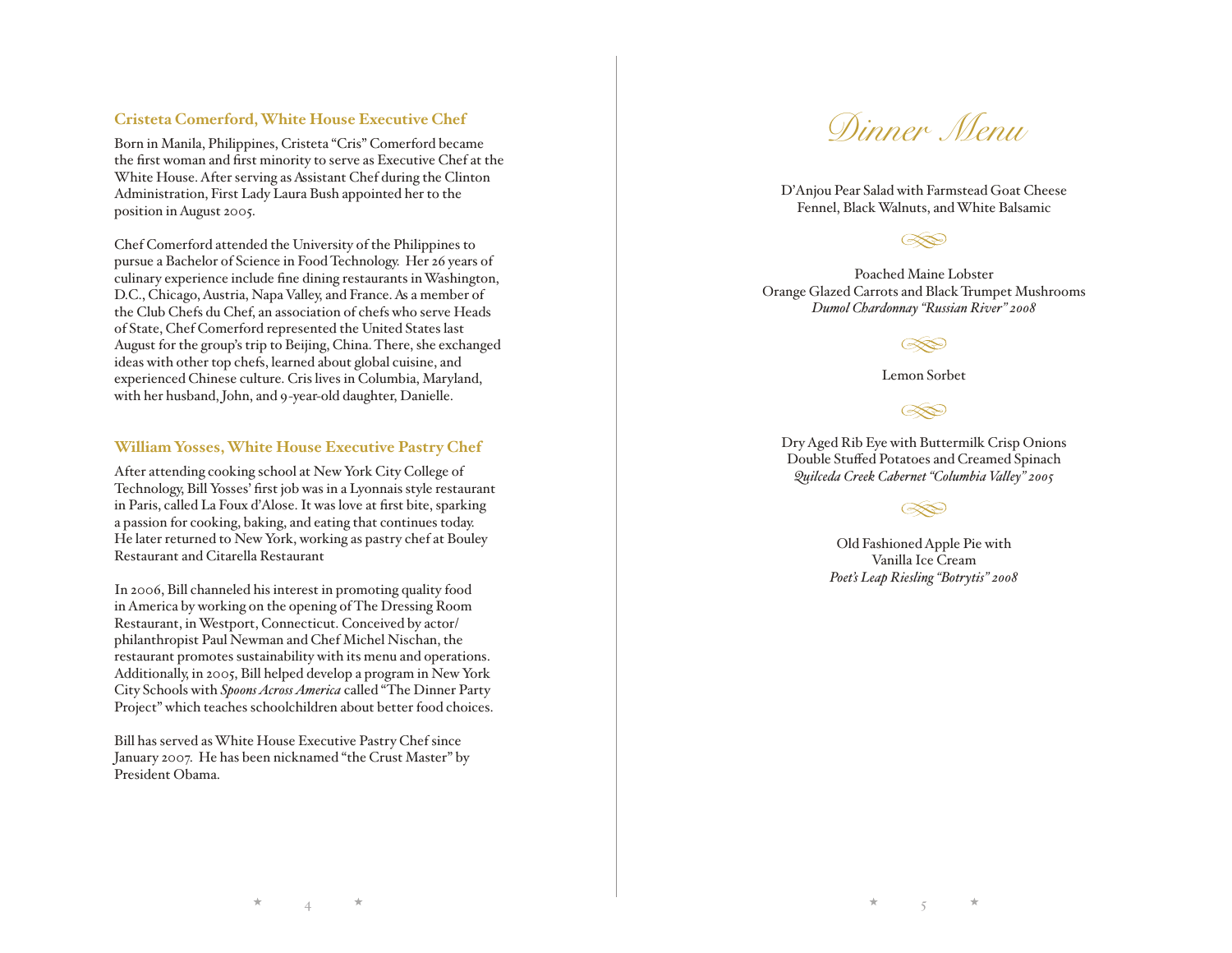#### **Local Farmers, Foods and Vineyards**

The best of America is on display in the evening's menu, including the products from The Chef 's Garden, a purveyor of vegetables, herbs, and micro greens in Huron, Ohio. A "quintessentially American" business, The Chef 's Garden reflects the best of the country's agriculture: sustainability, affordability, and healthy, delicious foods. These themes mirror the goals of the White House Kitchen Garden, started by the First Lady and White House Chefs in 2009. The Chef 's Garden has been entirely familyrun since its inception over 40 years ago. Every week since then, the family has packed up their crops, driven to Cleveland, and sold them at farmers' markets, delivering nutritious, fresh foods to an urban community.

Additionally, fresh fish and seafood from across America will be served. One course consists of Maine lobster, accompanied by a canapé of fresh fish selections not noted on the menu, including shrimp and trout. The Northern shrimp hails from Ipswich Bay, Massachusetts. The smoked trout is made from rainbow trout fillets raised in Idaho.

The White House grounds will also be contributing to the menu, with last summer's harvest of honey being used in the dessert course. The Kitchen Garden, despite the cold winter temperature, is continuing to yield the perennial herbs that are used for their fragrance and flavors. Hoop houses were built over the Kitchen Garden and keep rain, frost, dew, and wind off the herbs to extend their growth during the winter months. The thyme, rosemary, and sage were used for sauce reductions, tasty canapé morsels and other savory dishes.

To compliment the menu, *Quilceda Creek Cabernet "Columbia Valley"* 2005, a top-ranking vintage from Washington State, is being served.



Concluding the showcase of what is "quintessentially American," the White House will host "An Evening of Jazz" featuring performances by Chris Botti, Dee Dee Bridgewater, Herbie Hancock, Lang Lang, and Dianne Reeves. A special thanks to the Thelonious Monk Institute of Jazz (Tom Carter, President; Randy Brecker, Trumpet; Antonio Hart, Alto Saxophone; James Genus, Bass; Peter Martin, Piano; and Matt Wilson, Drums) for supporting the evening's music.

#### **Chris Botti**

Trumpeter Chris Botti is a gifted instrumentalist and composer, and a charismatic performer whose recordings have made him one of the world's most popular artists in any genre. Following college, Botti moved to New York, where he began performing with major jazz artists and recording with musicians like Bob Dylan, Aretha Franklin, and Joni Mitchell. In 1990, he joined Paul Simon's band, where he remained for the next five years. In 2001, he was a featured soloist on Sting's "Brand New Day" world tour. *When I Fall In Love*, Botti's 2004 album of traditional orchestral jazz, topped the jazz charts and was hailed as an instant classic. He has since released four chart-topping CDs earned a GRA MMY award and numerous GRAMMY nominations, and has performed with everyone from Paul Simon to Michael Bublé.

#### **Dee Dee Bridgewater**

With two GRAMMY Award wins and seven nominations to her credit, vocalist Dee Dee Bridgewater continues to forge her own unique creative path and is one of the premier vocalists in jazz. Bridgewater began her career as lead vocalist for the Thad Jones-Mel Lewis Orchestra, and has performed and recorded with Sonny Rollins, Dizzy Gillespie, Dexter Gordon, Christian McBride, and many others. Bridgewater received a Tony Award for her Broadway performance as Glinda the Good Witch in *The Wiz*, and her subsequent portrayal of Billie Holiday in *Lady Day*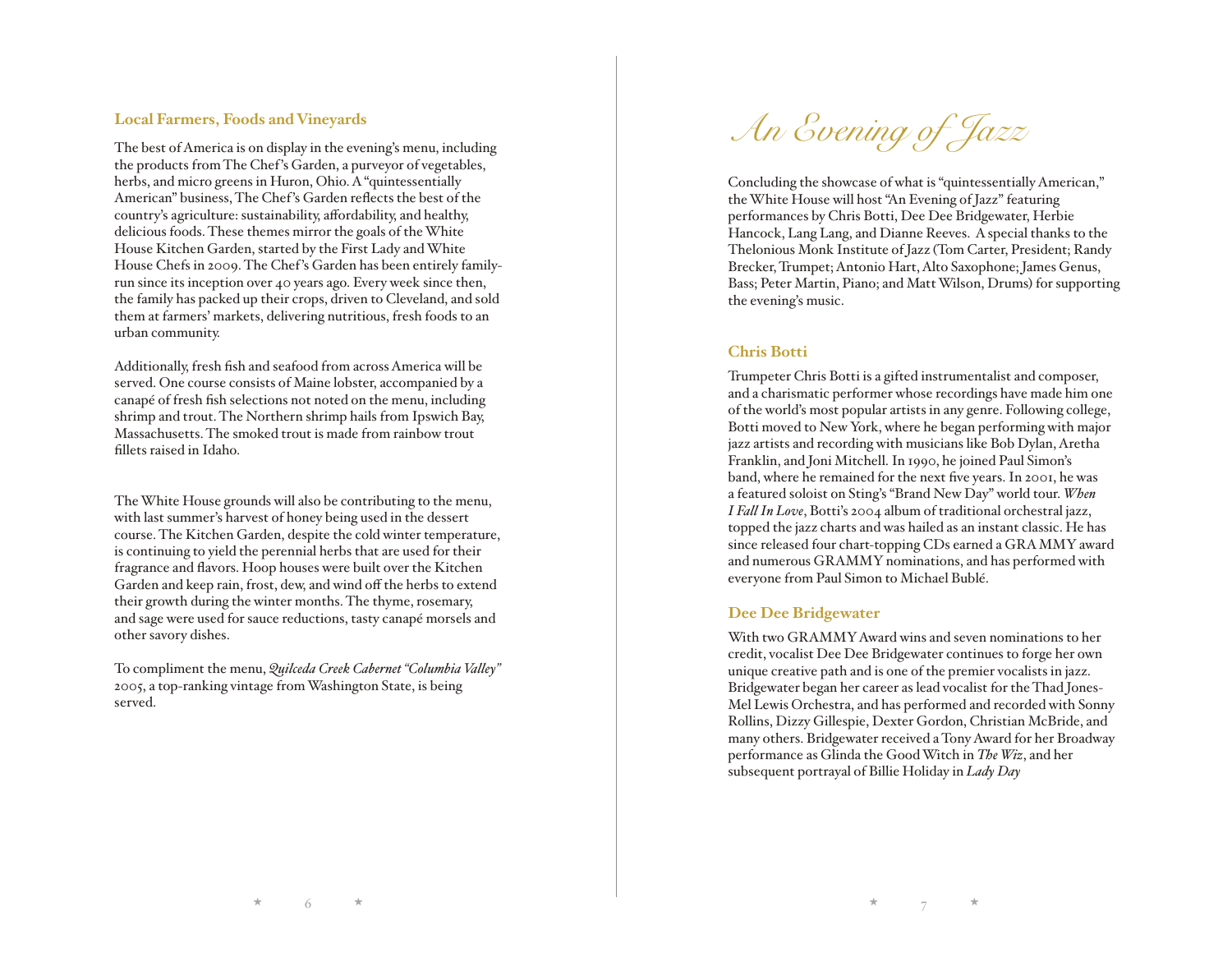won her overwhelming critical acclaim and a Laurence Olivier Award nomination for Best Actress. In 1999, Bridgewater was named Ambassador to the United Nations' Food and Agriculture Organization, joining the battle against world hunger. Since 2001, Bridgewater has hosted JazzSet, NPR's award-winning radio program.

#### **Herbie Hancock**

Twelve-time GRAMMY Award winner Herbie Hancock is a jazz icon who has been an integral part of every jazz movement since the '60s. The internationally renowned pianist and composer was born in Chicago and began playing piano at age 7. Hancock's debut album, *Takin' Off*, included "Watermelon Man," the first of many Top 10 hits. As a member of the Miles Davis Quintet, Hancock became one of the pioneers of modern jazz. His recordings during the '70s combined electric jazz with funk and rock in an innovative style that influenced a whole decade of music. In 1983, "Rockit," from the platinum-selling *Future Shock* album, became an anthem in early hip-hop culture. Hancock received an Academy Award in 1987 for Best Score, honoring his work on *Round Midnight*. In 2007, Hancock's *River*: *The Joni Letters* won the GRAMMY Award for Album of the Year, making Hancock the first jazz musician to receive this honor in 44 years. Herbie Hancock continues to be a major creative force in jazz and a trailblazer in the world of music.

#### **Lang Lang**

Heralded as the "hottest artist on the classical music planet" by The New York Times, 28-year-old Lang Lang has played soldout recitals and concerts in every major city in the world. Lang Lang appeared in Time magazine's 2009 list of the 100 Most Influential People in the World. Over five billion people viewed his performance at the opening ceremony of the 2008 Beijing Olympics, where he was seen as a symbol of the youth and future of China. This status has inspired over 40 million Chinese children to study classical piano. At the 2008 GRAMMY Awards, Lang Lang and Herbie Hancock gave an astounding performance that was broadcast to 45 million viewers worldwide. The two pianists continued their collaboration with a 2009 world tour and will perform with symphony orchestras across the United States later this year.

#### **Dianne Reeves**

Vocalist Dianne Reeves has the remarkable ability to express herself through styles ranging from straight-ahead jazz to soul to Latin music. A four-time GRAMMY Award winner, she is widely recognized as one of the world's most renowned vocalists. Reeves began her professional career performing with Clark Terry and Tommy Flanagan. She later recorded with Freddie Hubbard, Stanley Turrentine, and Billy Childs, and toured the world with Sergio Mendes and Latin fusion band Caldera. In 1983, a year after releasing her first recording, Reeves joined Harry Belafonte's band and toured as the lead singer for three years. Reeves performed at the closing ceremony of the 2002 Winter Olympic Games in Salt Lake City. In 2005, she appeared in the George Clooney film *Good Night, and Good Luck*, performing a series of jazz standards.

#### **Thelonious Monk Institute of Jazz**

The Thelonious Monk Institute of Jazz is a nonprofit education organization established in memory of Thelonious Monk, the legendary jazz pianist and composer. Monk believed the best way to learn jazz was from a master of the music. The Institute follows that same philosophy by bringing together the greatest living jazz artists to teach and inspire young people. It offers the most promising young musicians college level training by America's jazz masters and presents public school-based jazz education programs around the world. All of these programs are offered free of charge to the students and schools, filling a tremendous void in arts education. These programs encourage children to develop imaginative thinking, creativity, curiosity, a positive self-image, and a respect for their own and others' cultural heritage.